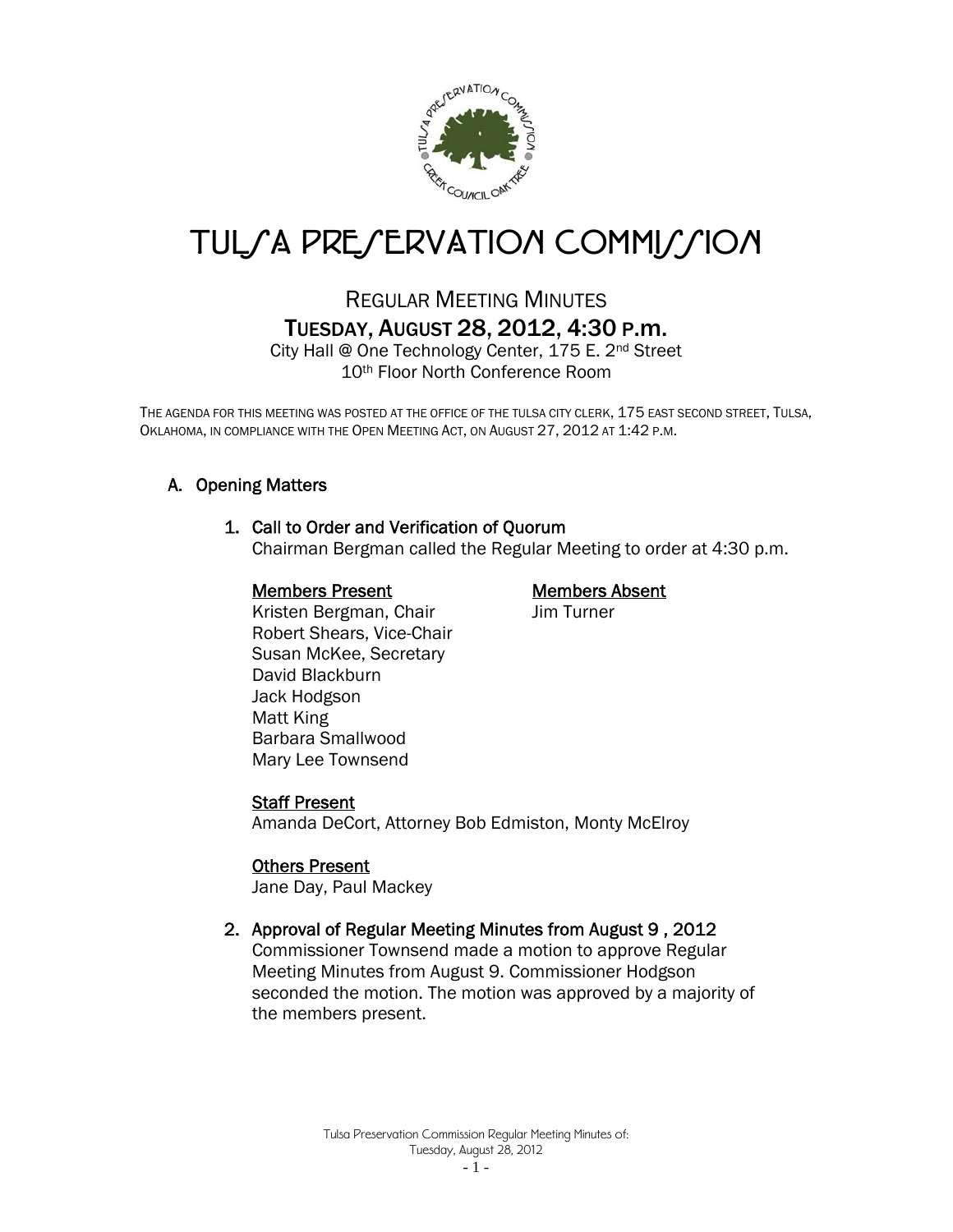#### Vote: Regular Meeting Minutes from August 9, 2012

1. Bergman None 1. Shears None 2. Blackburn 2. Smallwood

In Favor Opposed Abstaining Not Present

- 
- 3. Hodgson
- 4. King
- 5. McKee
- 6. Townsend
- 7. Turner

## 3. Disclosure of Conflicts of Interest

 No one reported a conflict of interest with the proposals on the agenda.

#### B. Actionable Items

1. COA-12-033 / 1611 S. Rockford Avenue (Swan Lake)

Applicant: Paul Mackey

COA Subcommittee Review Date: None

Request:

Replace wood paneled front door with new fiberglass Craftsman-style paneled, three-lite door.

Monty McElroy presented Mr. Mackey's Certificate of Appropriateness application and read the applicable guidelines for this district. Mr. Mackey was present to answer questions.

Commissioner Townsend made a motion to approve the application. Commissioner Smallwood seconded the motion. Chairman Bergman asked for a vote on the motion.

#### Vote: 1611 S. Rockford Avenue (Swan Lake)

In Favor Copposed Abstaining Not Present

1. Bergman None None None

- 2. Blackburn
- 3. Hodgson
- 4. King
- 5. McKee
- 6. Shears
- 7. Smallwood
- 8. Townsend

The motion was Approved Unanimously. Swan Lake Guidelines cited: General Requirements A1.0.1; Windows and Doors A1.2.1, A1.2.3 and A1.2.6.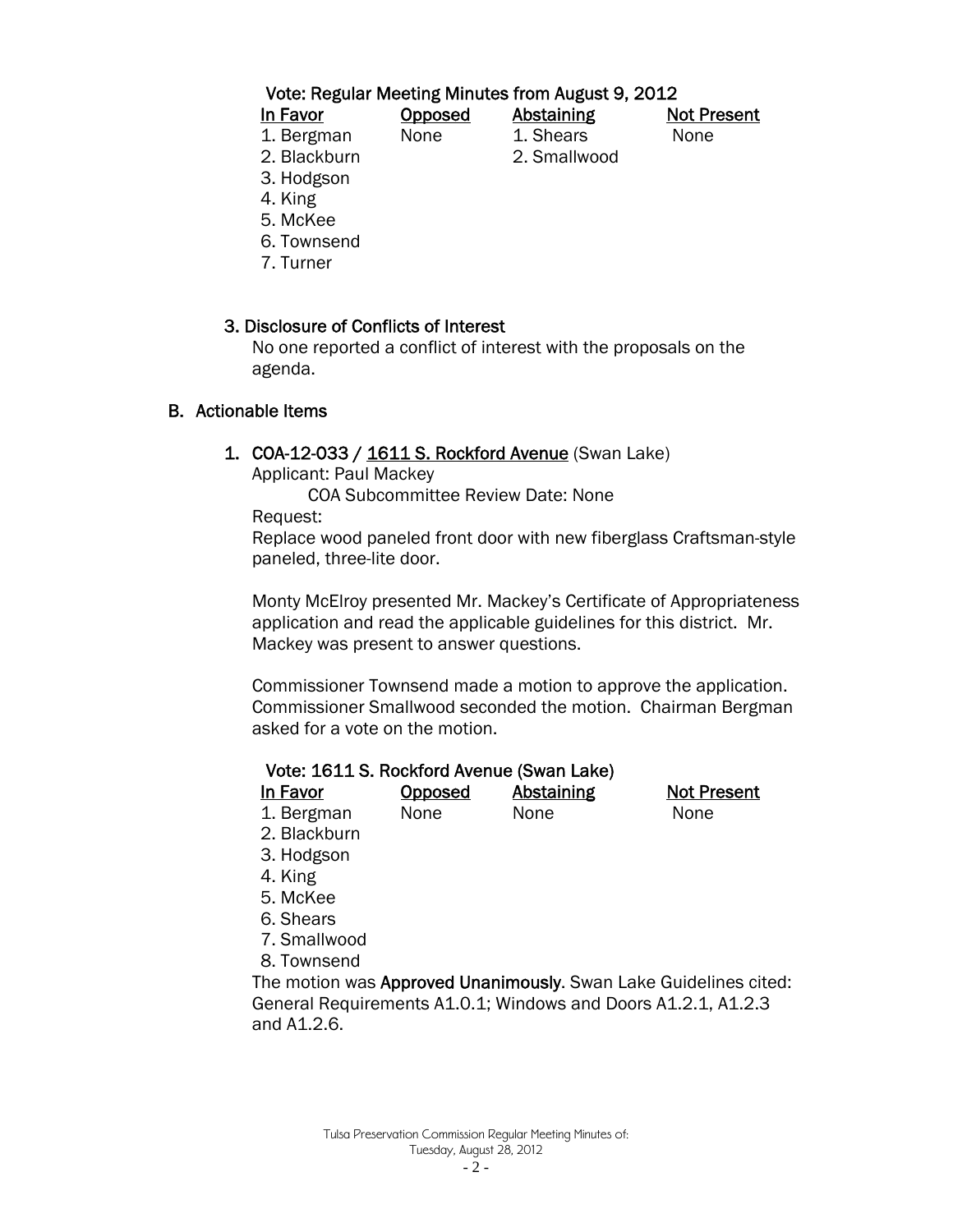#### 2. Annual Report for Certified Local Governments in Oklahoma

Amanda DeCort reviewed highlights from FY11 Annual Report to the State Historic Preservation Office:

- TPC commissioned two intensive-level surveys, covering approximately 108 acres and documenting 167 properties at the National Register level.
- Four days of hands-on wood window repair workshops were conducted.
- Two National Register district nominations, with 37 total contributing properties were submitted.
- The TPC approved 43 COA applications, and denied three applications. TPC staff issued 26 administrative approvals.
- The TPC facilitated a façade easement for the Ambassador Hotel on behalf of the City of Tulsa.
- Meetings with numerous stakeholders about the Unified Design Guidelines, the Whittier Square National Register Nomination, and the Tulsa Race Riot National Register Nomination.

Commissioner Smallwood made a motion to accept the report. Commissioner Townsend seconded the motion. Chairman Bergman asked for a vote on the motion.

## Vote: Annual Report for Certified Local Governments in Oklahoma

| <u>In Favor</u> | <b>Opposed</b> | <b>Abstaining</b> | <b>Not Present</b> |
|-----------------|----------------|-------------------|--------------------|
| 1. Bergman      | None           | None              | None               |

- 2. Blackburn
- 3. Hodgson
- 4. King
- 5. McKee
- 6. Shears
- 7. Smallwood
- 8. Townsend

The motion was Approved Unanimously.

## C. Reports

## 1. Staff Report

Amanda DeCort mentioned that she is now managing the Main Street contracts for Kendall Whittier and Red Fork. The Planning Department will have oversight of these projects.

She showed the Commissioners an example of the new COA yard signs to be ordered.

She will travel to Spokane, WA from Oct. 29-Nov. 4, 2012 for the National Preservation Conference. She will also attend a two-day intensive training course on Section 106 in Spokane.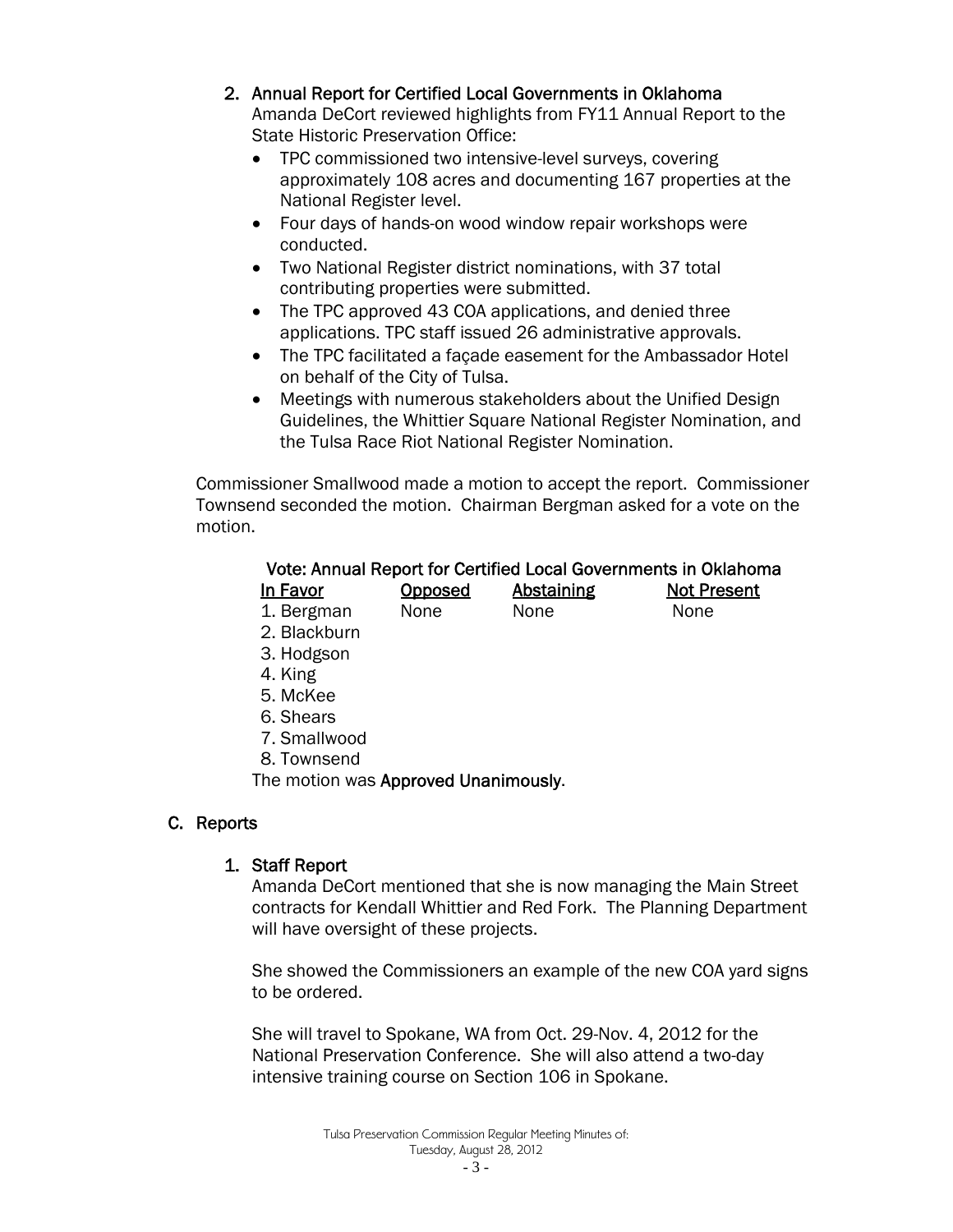The Board of Adjustment upheld the Tulsa Preservation Commission's denial of the new construction proposal made by Bill Caylor at their August 14, 2012 meeting. Several members of the public spoke in support of the Commission's decision at the meeting, and one person spoke in support of Mr. Caylor's proposal.

Amanda asked Bob Edmiston to give an update on the Tulsa Club building. Bob reported that the Sheriff sale scheduled for 10:00 am that morning was cancelled by the Sheriff after being presented with an "Advice of Bankruptcy" by the lawyer representing Mr. Morony. The Tulsa Club Building was conveyed by Mr. Morony on August 27 to a Nevada LLC named Shamrock Asset Holdings, LLC. The LLC was created under Nevada law by Mr. Morony on August 24. Shamrock filed a *pro se* Chapter 11 Bankruptcy on August 27 in Nevada. Obviously, these steps were taken by Mr. Morony to avoid the Sheriff sale.

The City will review its legal options and take the action which best advances the City's interests. In Bob's opinion, the actions taken by Mr. Morony are not appropriate under applicable bankruptcy law and will be challenged accordingly. It is hoped that the Tulsa Club Building will be subject to rescheduled sheriff sale as soon as the law will allow.

#### 2. Chair Report

Chairman Bergman reported that the City Council voted to adopt the Unified Design Guidelines 8/16/12. The Mayor should sign off today, and then they will be published. The TPC will start using them at the October 11 meeting. She mentioned that a training session needs to be scheduled before then. Commissioners decided to meet at 3:30 on September 18 for a training session on the new guidelines.

She brought up the staggered terms of the Commissioners and the upcoming reappointment of Commissioners Shears, King and Smallwood. Commissioner Smallwood has decided, after serving eight years on the Commission, not to serve any longer and has sent a resignation letter to Mayor Bartlett.

#### 3. Committee Reports

#### a) Rules & Regulations

No Report

#### b) Outreach

 Commissioner Bergman mentioned that Sunset Park will be coming up now that the Unified Design Guidelines have been approved.